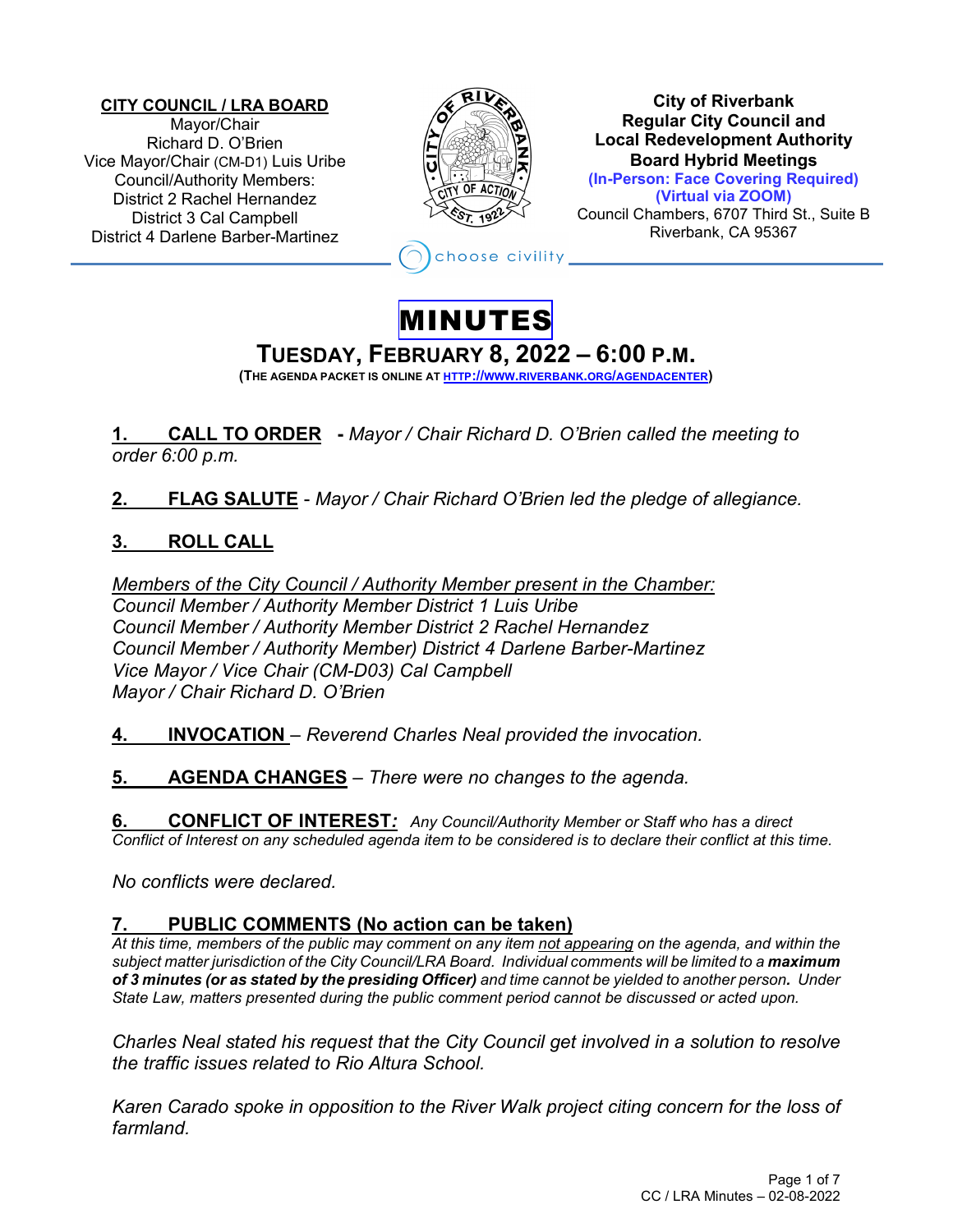#### **8. CONSENT CALENDAR**

*All items listed on the Consent Calendar are to be acted upon by a single action of the City Council/LRA Board unless requested by an individual Council/Authority Member or member of the public for special consideration. Otherwise, the recommendation of staff will be accepted and acted upon by motion of the City Council/LRA Board.* 

- **Item 8.1** Waive Readings. All Readings of ordinances and resolutions, except by title, are waived.
- **Item 8.2 Resolution (No. 2022-009)** of the City Council of the City of Riverbank, Authorizing Submittal of Application(s) for all CalRecycle Grants for Which the City of Riverbank is Eligible and Authorize the City Manager to Execute Said Application(s).
- *ACTION: By motion moved and seconded (Uribe / Barber-Martinez / passed 5-0) to approve Consent Calendar Items 8.1 through 8.2 as presented. Motion carried by unanimous City Council and LRA Board roll call vote: AYES: Barber-Martinez, Campbell, Hernandez, Uribe, and Mayor / Chair O'Brien NAYS: None / ABSENT: None / ABSTAINED: None*

#### **9. PUBLIC HEARINGS**

*The Public Hearing Notice was published in the Riverbank News on 01/26/2022.* 

**Item 9.1 Public Hearing – Adopting Certain Findings and approving Energy Service Contract for energy related improvements to City facilities with SITELOGIQ, INC.** – It is recommended that the City Council hold a Public Hearing and consider adopting a Resolution which authorizes the Interim City Manager to execute a Facility Solutions Master Agreement and Operations & Maintenance Agreement with SitelogIQ, Inc.

*Interim City Manager Maricela Garcia presented a comprehensive staff report recommending the City Council open the public hearing, receive public testimony, and consider adopting a resolution authorizing the Interim City Manager to execute a Facility Solutions Master Agreement and Operations & Maintenance Agreement with SitelogIQ, Inc.* 

*Mayor Richard D. O'Brien opened the public hearing at 6:12 p.m. asking for those wishing to speak for or against the project.*

*There being no public comments Mayor Richard D. O'Brien closed the public hearing at 6:13 p.m. asking for City Council consideration.*

ACTION: *By motion moved and seconded (Uribe / Hernandez / passed 5-0) to adopt City Council Resolution 2022-010 authorizing the Interim City Manager to execute a Facility Solutions Master Agreement and Operations & Maintenance Agreement with SitelogIQ, Inc. Motion carried by unanimous City Council and LRA Board roll call vote: AYES: Barber-Martinez, Campbell, Hernandez, Uribe, and Mayor / Chair O'Brien NAYS: None / ABSENT: None / ABSTAINED: None*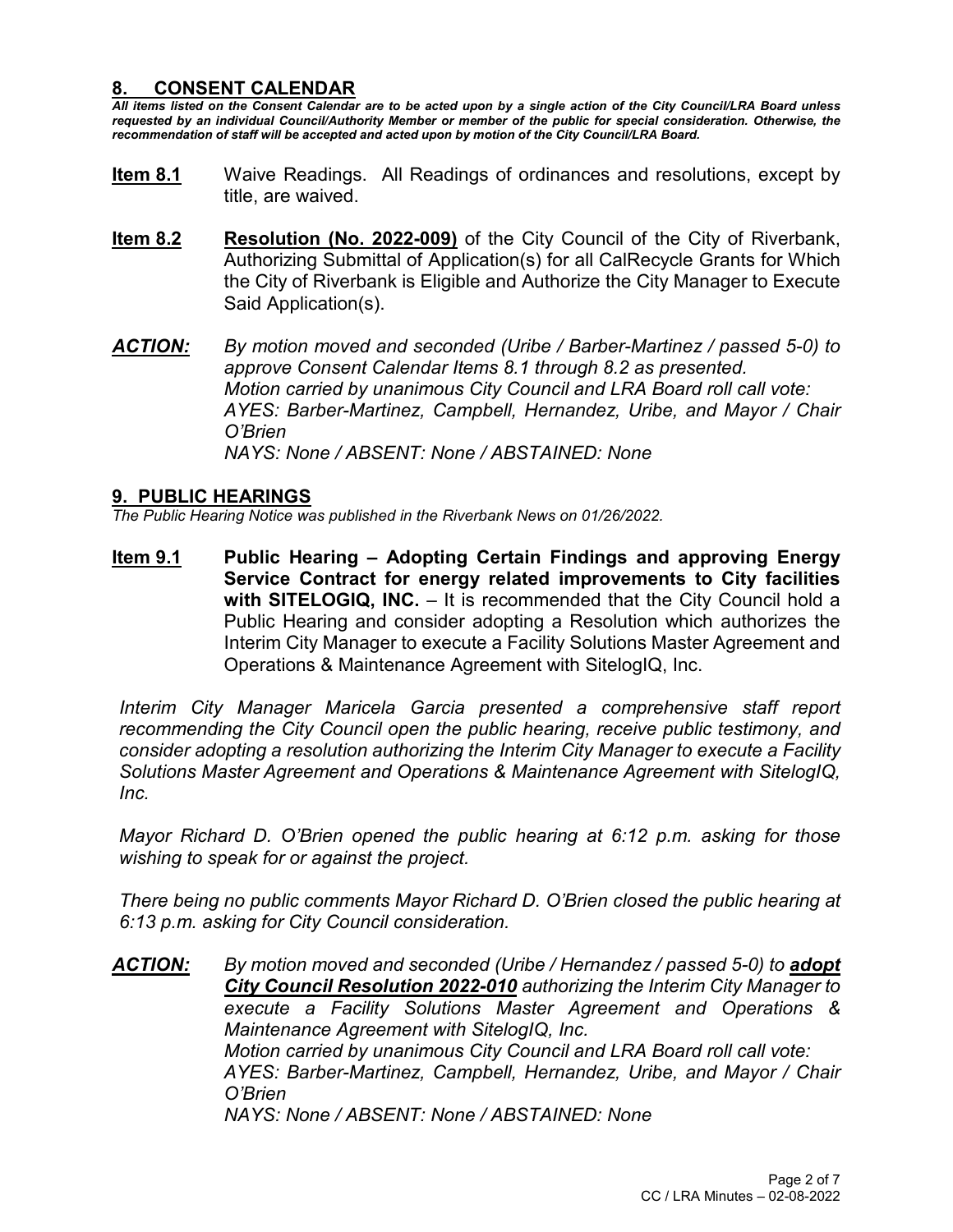#### **10. NEW BUSINESS**

**Item 10.1** A Resolution Authorizing an Additional Appropriation of \$100,000 for the Construction of the Public Works Administration Building from the Water and Sewer Operating Funds - It is recommended that the City Council consider adoption of a Resolution allocating an additional \$100,000 for the Public Works Administration Building 50% from the Water Operating Fund and 50% from the Sewer Operating Fund for the construction of the Public Works Administration Building.

*Public Works Director Riddell presented the staff report requesting that the City Council approve the additional appropriation of \$100,000 for the Construction of the Public Works Administration Building from the Water and Sewer Operating Funds.*

*Public Works Director Riddell responded to questions raised by the City Council.*

*Mayor O'Brien advised there being no comments from the public, he brought the item back to the City Council for discussion.*

- *ACTION: By motion moved and seconded (Barber-Martinez / Campbell / passed 5-0) to adopt City Council Resolution 2022-011 authorizing an additional appropriation of \$100,000 for the construction of the Public Works Administration Building from the Water and Sewer Operating Funds. Motion carried by City Council and LRA Board roll call vote: AYES: Barber-Martinez, Campbell, Hernandez, Uribe, and Mayor / Chair O'Brien NAYS: None / ABSENT: None / ABSTAINED: None*
- **Item 10.2** A Resolution to Award a Contract for Preparation of the Environmental Package for the Regional Recycled Water Project – Phase I to Ascent Environmental, Inc., and Authorize a Budget Appropriation in the amount of \$216,000 from the Wastewater Enterprise Fund for Said Contract – It is recommended that the City Council consider adoption of a Resolution to award the contract for preparation of the Environmental Package for the State Water Resources Control Board Clean Water State Revolving Fund Financial Assistance application for the Riverbank Regional Recycled Water Project– Phase I to Ascent Environmental, Inc., authorize the City Manager to execute a contract with said firm in the amount of \$196,400, authorize a contingency amount of \$19,600 (approximately 10%), and authorize a budget appropriation of \$216,000 from the Wastewater Enterprise Fund for said contract.

*Public Works Director Riddell presented the staff report requesting that the City Council*  award the contract for preparation of the Environmental Package for the State Water *Resources Control Board Clean Water State Revolving Fund Financial Assistance application for the Riverbank Regional Recycled Water Project– Phase I to Ascent Environmental, Inc.* 

*Mayor O'Brien advised there being no comments from the public; he would bring the item back to the City Council for discussion.*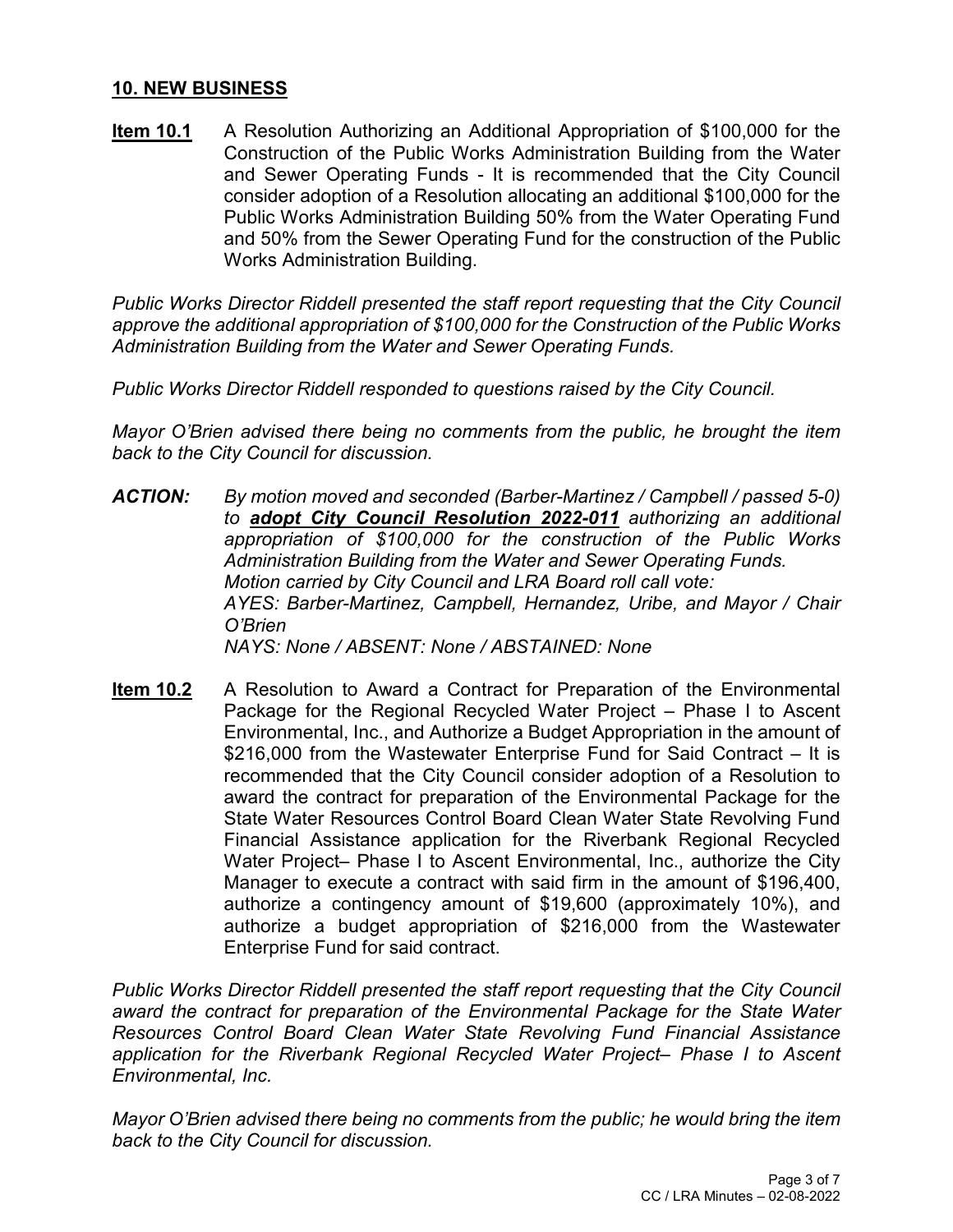- ACTION: *By motion moved and seconded (Campbell / Uribe / passed 5-0) to adopt City Council Resolution 2022-012 to award the contract for preparation of the Environmental Package for the State Water Resources Control Board Clean Water State Revolving Fund Financial Assistance application for the Riverbank Regional Recycled Water Project– Phase I to Ascent Environmental, Inc., authorize the City Manager to execute a contract with said firm in the amount of \$196,400, authorize a contingency amount of \$19,600 (approximately 10%), and authorize a budget appropriation of \$216,000 from the Wastewater Enterprise Fund for said contract. Motion carried by City Council and LRA Board roll call vote: AYES: Barber-Martinez, Campbell, Hernandez, Uribe, and Mayor / Chair O'Brien NAYS: None / ABSENT: None / ABSTAINED: None*
- **Item 10.3 A Resolution to Award a Contract for Preparation of a Financial Security Package and Wastewater Rate Study for the Regional Recycled Water Project – Phase I to Bartle Wells Associates, and Authorize a Budget Appropriation in the amount of \$55,000 from the Wastewater Enterprise Fund for Said Contract** – It is recommended that the City Council award the contract for preparation of the Financial Security Package for the State Water Resources Control Board Clean Water State Revolving Fund Financial Assistance application and Wastewater Rate Study for the Riverbank Regional Recycled Water Project – Phase I to Bartle Wells Associates, Inc., authorize the City Manager to execute a contract with said firm in the amount of \$49,600, authorize a contingency amount of \$5,400, and authorize a budget appropriation of \$55,000 from the Wastewater Enterprise Fund for said contract.

*Interim City Manager Garcia presented the staff report recommending that the City Council award a contract for the preparation of a Financial Security Package and Wastewater Rate Study for the Regional Recycled Water Project – Phase I to Bartle Wells Associates and authorize a budget appropriation in the amount of \$55,000 from the Wastewater Enterprise Fund subject to the terms and conditions contained in the contract as attached to staff's report.*

*Mayor O'Brien asked whether there were any public comments.*

#### *Public Comment*

*Charles Neal inquired what the costs would be for current residents. Mayor O'Brien and Interim City Manager Garcia responded the rate study would examine how the project could be funded by city customers, users of the farm water and other sources.*

*Evelyn Halbert asked whether new home builders would be paying for this and how will existing users benefit from the Wastewater Treatment Plant. Mayor O'Brien explained all new property owners/builders will be subject to a higher cost than existing users however existing users will have to pay something because not one taxpayer has paid into any fund for upgrades to the existing Wastewater Treatment Plant or the development of a new Wastewater Treatment Plant.*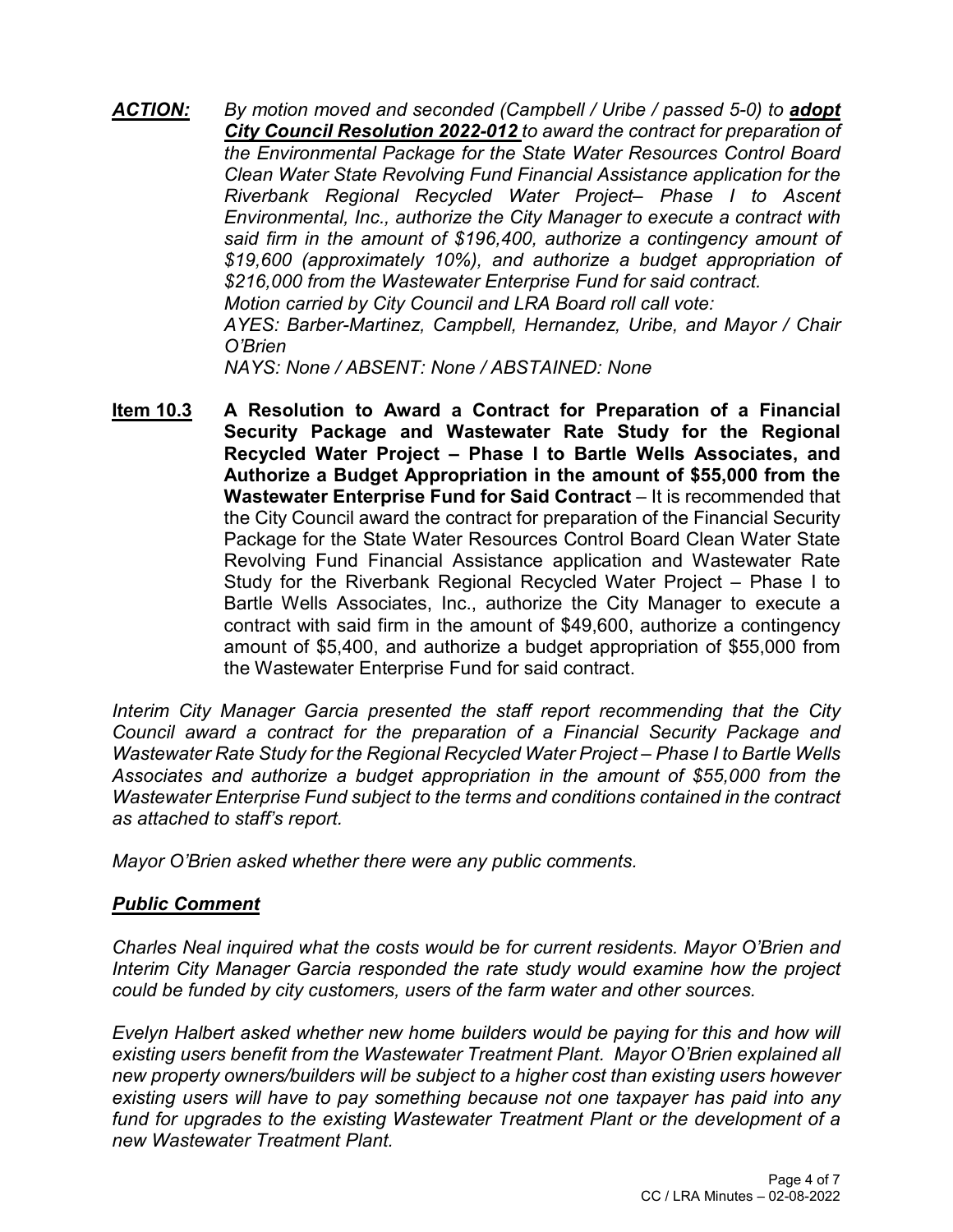*Mayor O'Brien advised there being no further comments from the public; he brought the item back to the City Council for discussion.*

ACTION: *By motion moved and seconded (Uribe / Campbell / passed 5-0) to adopt City Council Resolution 2022-013 award a contract for preparation of a Financial Security Package and Wastewater Rate Study for the Regional Recycled Water Project – Phase I to Bartle Wells Associates, and authorize a budget appropriation in the amount of \$55,000 from the Wastewater Enterprise Fund for said contract. Motion carried by City Council and LRA Board roll call vote:*

*AYES: Barber-Martinez, Campbell, Hernandez, Uribe, and Mayor / Chair O'Brien*

*NAYS: None / ABSENT: None / ABSTAINED: None*

#### **11. COMMENTS/REPORTS**

*A brief report on notable attendance of a meeting or conference or other notable topics of City business shall be made. The Brown Act does not allow for discussion or action of items by the City Council/LRA Board during this time.* 

#### **Item 11.1** Staff

*Interim City Manager Garcia reported on the following:*

- o *Announced N95 masks, two per individual, not household will be available for distribution to Riverbank residents tomorrow from 4:30 to 5:30 p.m. in the City Council Chambers.*
- o *Tickets are still available for the Centennial Gala scheduled for March 5, 2022, at 6:00 p.m. at the Community Center and may be purchased at City Hall North or from a Historical Society Member for \$25.*
- o *Neighborhood Improvement would like to remind everyone that it's time for weed abatement, reminded everyone to do their part to keep our community mowed and clean.*
- o *Today, Stanislaus County Board of Supervisors ended their local State of Emergency which allowed for staff to expedite purchases or decisions necessary during the pandemic these decisions and expenditures will now revert back to the Board of Supervisors; however, the Public Health Emergency is still in place and will be reviewed every 30 days.*

#### **Item 11.2** Council/Authority Member

*Councilmember Hernandez reported on the following:*

- o *Met with Zoe Jonick with Civic Spark who is interning with the City and will be working with city residents on the Environmental Justice Element as part of the General Plan Update process.*
- o *LOVE Riverbank is slated to take place on the last weekend in April, she noted she would be reaching out to others for their involvement.*

#### *Councilmember Uribe reported on the following:*

o *Attended a ZOOM meeting with Wade Patton from City Ministry to discuss empowerment and tools to develop our youth council.*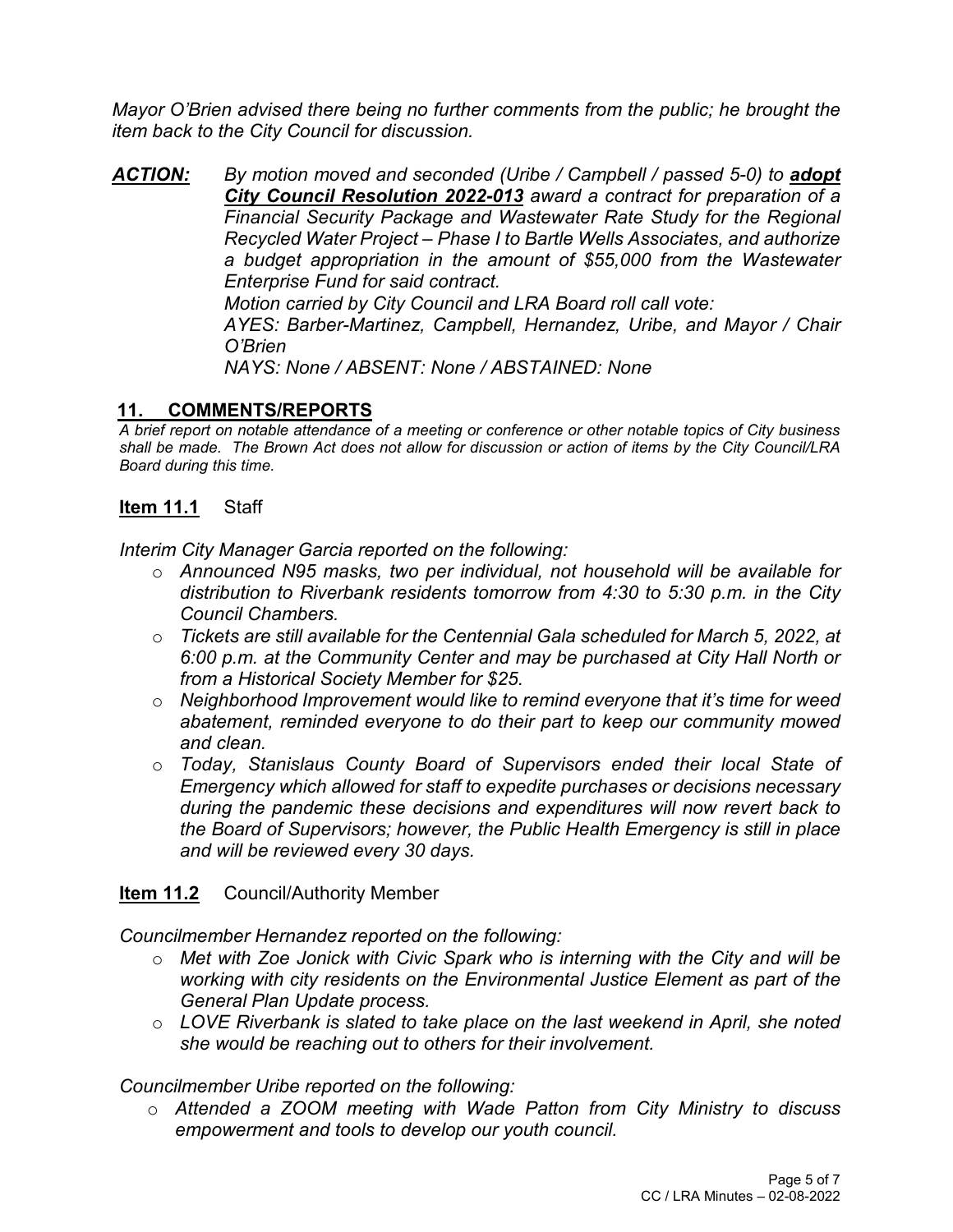- o *Met with Chief Ridehour to discuss a school resource officer position and followup on previous discussion related to a community strategy to deal with gangs.*
- o *Attending the Stanislaus 2030 meeting on February 16.*
- o *The first Riverbank Chamber Business Expo will be held from 5:30 to 7:00 p.m. at the Community Center on February 24 noting all small business owners will be invited.*

*Councilmember Barber-Martinez reported on the following:*

- o *February is Black History Month and the theme for 2022 is Black Health and Wellness, a focus on all medical practitioners such as birth workers, doulas, midwives, herbalists, etc. the reason for this is to celebrate those who have contributed to the wellness of social and medical holistic betterment of all people.*
- o *Central Valley Community Resources will be holding a crab feed on February 12 at the Community Center, an annual fundraiser to benefit the Transitional Housing Placement Program for at-risk young adults ages 18 to 21.*
- o *SHAW meeting, Stanislaus Home Alliance is tomorrow.*

*Vice Mayor Campbell reminded everyone that the weather has been changing over the*  last several years which is having an effect on the water supply. He stated this is why the *City Council is looking at alternative ways to replenish the City's aquifer as discussed, this evening (Agenda Item 10.3).* 

#### **Item 11.3** Mayor/Chair

*Mayor/Chair O'Brien reported on the following:*

- o *At one point the City of Riverbank lead Stanislaus County in the number of vaccinated residents, now Riverbank is the lowest of all the cities as well as the County. The City of Riverbank has not yet obtained a 50-percent vaccination rate, he encouraged those 60 years of age and older who are at a higher risk to get vaccinated.*
- o *The* City needs to push on the General Plan Technical Update addressing water, sewer, boundaries and goals for the future.
- $\circ$  Encouraged the use of both English and Spanish on everything we write and post on the City's website.
- o Attending Environmental Quality Meeting on Friday, February 11,

#### **12. CLOSED SESSION**

*The public will have a limit of 3 minutes to comment on Closed Session item(s) as set forth on the agenda prior to the City Council/LRA Board recessing to Closed Session.* 

**Item 12.1 CONFERENCE WITH LEGAL COUNSEL – EXISTING LITIGATION** (Government Code §54956.9) Name of Case: City of Riverbank v. Schneider Electric Buildings America, Inc.

#### **Item 12.2 CONFERENCE WITH LABOR NEGOTIATORS**

(Pursuant to Government Code §54957.6) Agency representative: Interim City Manager Marisela Garcia Employee organizations: Riverbank Miscellaneous Employees